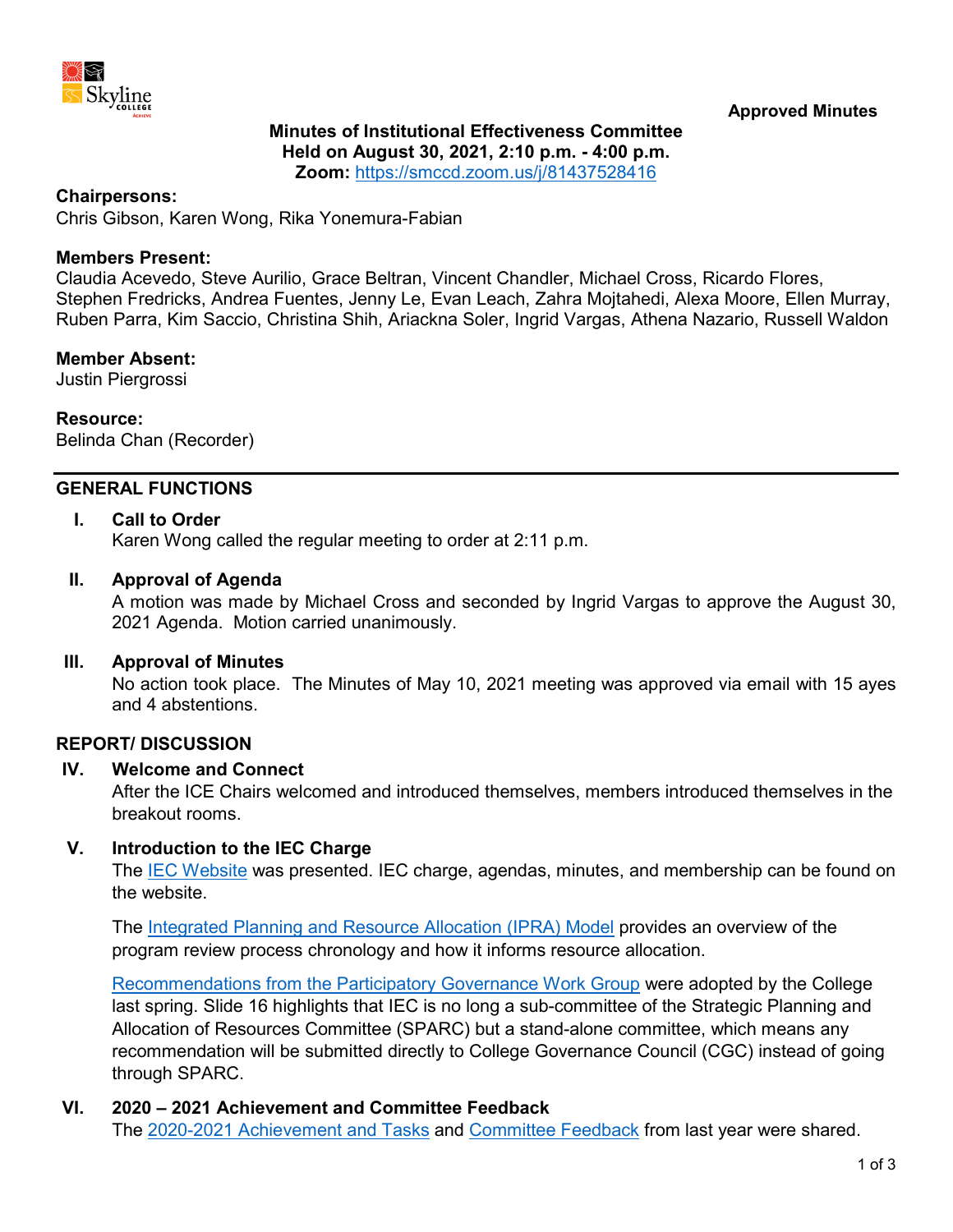

### **Approved Minutes**

The IEC Tri-Chairs welcome the feedback and will try to be mindful of ways to facilitate the meetings, including use of time and clarity of breakout room tasks. The IEC Tri-Chairs also will review the feedback on the CPR roll out to strengthen processes.

# **VII. Comprehensive Program Review Team**

The updated IEC teams to support faculty and staff whose programs are undergoing CPR in 2021- 2022 was shared. Some members switched groups. See updated CPR Teams and IEC Support [Teams](https://www.skylinecollege.edu/iec/assets/agendas/2021-2022/IEC-CPRTeams-2021-22.pdf) for more information.

# **VIII. CPR Culminating Experiences: Presentation?**

In the past, CPR programs gave a ten - minute presentation that was open to the college community, highlighting strengths, challenges, initiatives, goals, and pertinent data, followed by a five - minute question and answer session. While the CPR presentations are a great opportunity to learn about all of the great work of each program, some faculty/ staff from the last cohort of programs expressed dissatisfaction with them in the interviews the CPR Task Force conducted. Participants felt like they were stressful, and like they didn't have the technical expertise to give a dynamic presentation.

IEC Members joined in small groups to discuss the benefits and drawbacks of presentations as a CPR culminating experience, and alternatives to how it's been done in the past.

Below are highlights of members' feedback:

- To have standardized formats on the presentations.
- To allow CPR presenters to choose to present a live or recorded presentation.
- To remind CPR presenters that the product of the CPR is the written report, not the presentation.
- To make CPR presentation a fun "celebration," not part of the evaluation and feedback.
- To provide technical support for CPR teams from the CTTL.
	- $\circ$  However, availability of such technical support may be limited depending on how much help is needed.
- To schedule the presentations during the generation of the CPR, so as to provide formative feedback, as opposed to at the end.
- To make CPR presentations optional.

Other feedback can be found on [JamBoard.](https://www.skylinecollege.edu/iec/assets/agendas/2021-2022/IEC-JamBoard-PresentationFeedback.pdf)

# **ACTION ITEM**

# **IX. Vote of CPR Culminating Experience**

This vote was put on hold to provide more time to cogitate, and then to arrive at some scenarios to put to a vote at a later meeting.

# **ANNOUNCEMENTS**

**X.** The revised Comprehensive Program Review (CPR) Template are posted on the CPR [website:](https://www.skylinecollege.edu/programreview/cpr.php) Instructional and Student/ Learning Support Services.

# **NEXT REGULAR MEETING**

The next regular meeting will be held on September 13, 2021 via Zoom from 2:10 p.m. to 4:00 p.m.